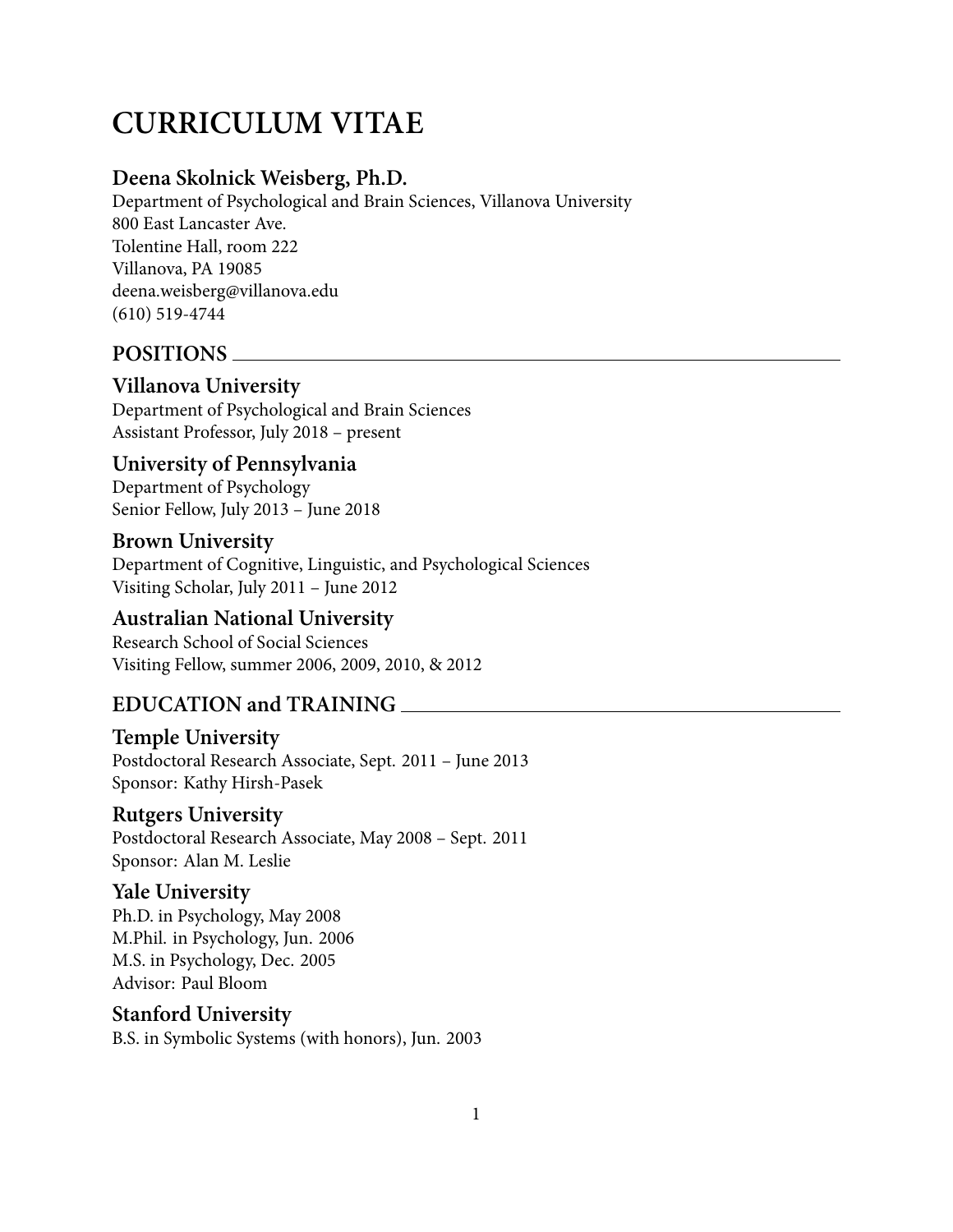#### **FUNDING**

#### **Awarded**

April 2022. Grants to support a Special Topics Meeting of the Society for Research in Child Development, "Learning Through Play and Imagination: Expanding Perspectives." Role: PI. National Science Foundation (BCS-1940560), \$49,999 Heising-Simons Foundation, \$20,000 LEGO Foundation, \$16,683 Wallace Foundation, \$10,000

January 2021 – September 2021, "Establishing a Global Network for Community science," Rita Allen Foundation. Total costs \$75,000. Role: Co-PI.

August 2020 – July 2022, "Standard Research Grant: Community Science and Environmental Conservation," National Science Foundation (SMA-1947096). Total costs \$463,254. Role: Co-PI.

June 2020 – August 2020, Course Initiative Summer Grant in Diversity and Sustainability, Villanova University College of Liberal Arts and Sciences. Total costs \$2,500. Role: PI.

July 2018 – December 2019, "LAVA: Laboratorio para Apreciar la Vida y el Ambiente," Penn Making a Difference in Diverse Communities Fund. Total costs \$86,000. Role: Co-PI.

June 2018 – December 2019, "Reducing Reliance on Plastic and Improving Domestic Water Supply: A Citizen Science Project for San Cristóbal Island," Galápagos Conservation Trust. Total costs \$10,000. Role: Co-PI.

September 2017 – August 2021, "Young Children's Beliefs about Causal Systems: Learning about Belief Revision in the Lab and in Museums," National Science Foundation (DRL-1929935). Total costs \$610,476. Role: PI.

March 2017 – June 2019, "Community-Based Ecology in the Galápagos Archipelago," Penn Making a Difference in Diverse Communities Fund. Total costs \$100,000. Role: Co-PI.

May 2016 – December 2017, "Engaging the Local Community to Study Invasive Species in the Galápagos Archipelago," Penn Global Engagement Fund. Total costs \$33,000. Role: Co-PI.

January 2016 – August 2016, "Blickets and Butterflies: Testing Scientific Thinking in Early Elementary School," National Living Laboratory Stipend Award (NSF DRL-1113648). Total costs \$2,918. Role: Co-PI.

March 2015 – February 2017, "Probing Public Understanding and Acceptance of Evolution," National Science Foundation (STS-1455425). Total costs \$310,112. Role: Co-PI.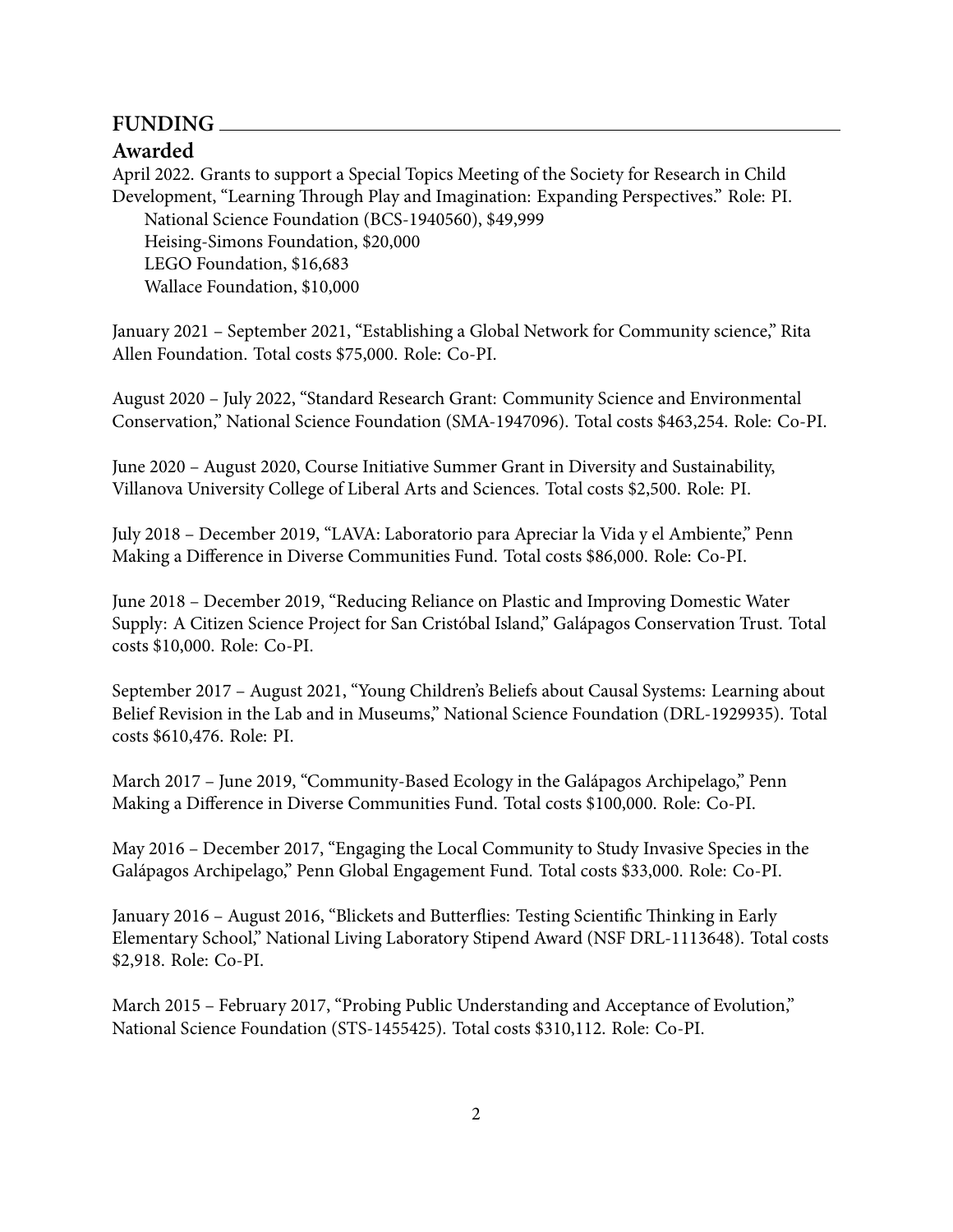July 2014 – June 2016, "Errors of Scientific Understanding: Revisiting the Seductive Allure Effect," Templeton Foundation (Varieties of Understanding Project). Total costs \$191,901. Role: PI.

#### **Grants Under Review**

"CAREER: Investigating How Young Children Learn Science from Fictional Media," National Science Foundation. Total costs \$1,056,803. Role: PI.

"Facilitating Global STEM Learning and Engagement Through Play," LEGO Foundation Building a World of Play Challenge. Total costs 200,000,000 DKK (approximately \$28,453,600). Role: Subaward PI.

"A Community Science Approach to Developing Pro-Environmental Attitudes," James S. McDonnell Foundation. Total costs \$249,776. Role: PI.

"Getting to the Bottom of a Salty Situation: Engaging All Community Stakeholders to Reduce Road Salt Burden to Local Streams," National Fish and Wildlife Foundation. Total costs \$237,007. Role: Subaward Co-PI.

"Hero Elementary: Growing Minds for K-2 STEM Perseverance," National Science Foundation. Total costs \$2,995,082. Role: Co-PI.

#### **AWARDS and HONORS**

**Fellow** of the Learning Sciences Exchange, August 2022 – August 2024. An international fellowship program bringing together mid-career leaders in the fields of science, education policy, journalism, entertainment, and social entrepreneurship. Sponsored by the Jacobs Foundation and New America.

**Finalist** for the Junior Faculty Award for Excellence in Teaching, Villanova University, spring 2022.

**Winner** of the James B. Grossman Prize for an outstanding psychology dissertation, Yale University, May 2008.

**Winner** of the inaugural Society for Philosophy and Psychology Poster Prize for best poster presentation, June 2007.

#### **PUBLICATIONS**

#### **Book**

**Weisberg, D. S.** & Sobel, D. M. (2022). *Constructing science: Connecting causal reasoning to scientific thinking in young children*. MIT Press.

#### **Peer-Reviewed Publications**

Sobel, D. M., Benton, D., Finiasz, Z., Taylor, Y., & **Weisberg, D. S.** (in press). The influence of children's first action when learning causal structure from exploratory play. *Cognitive Development*.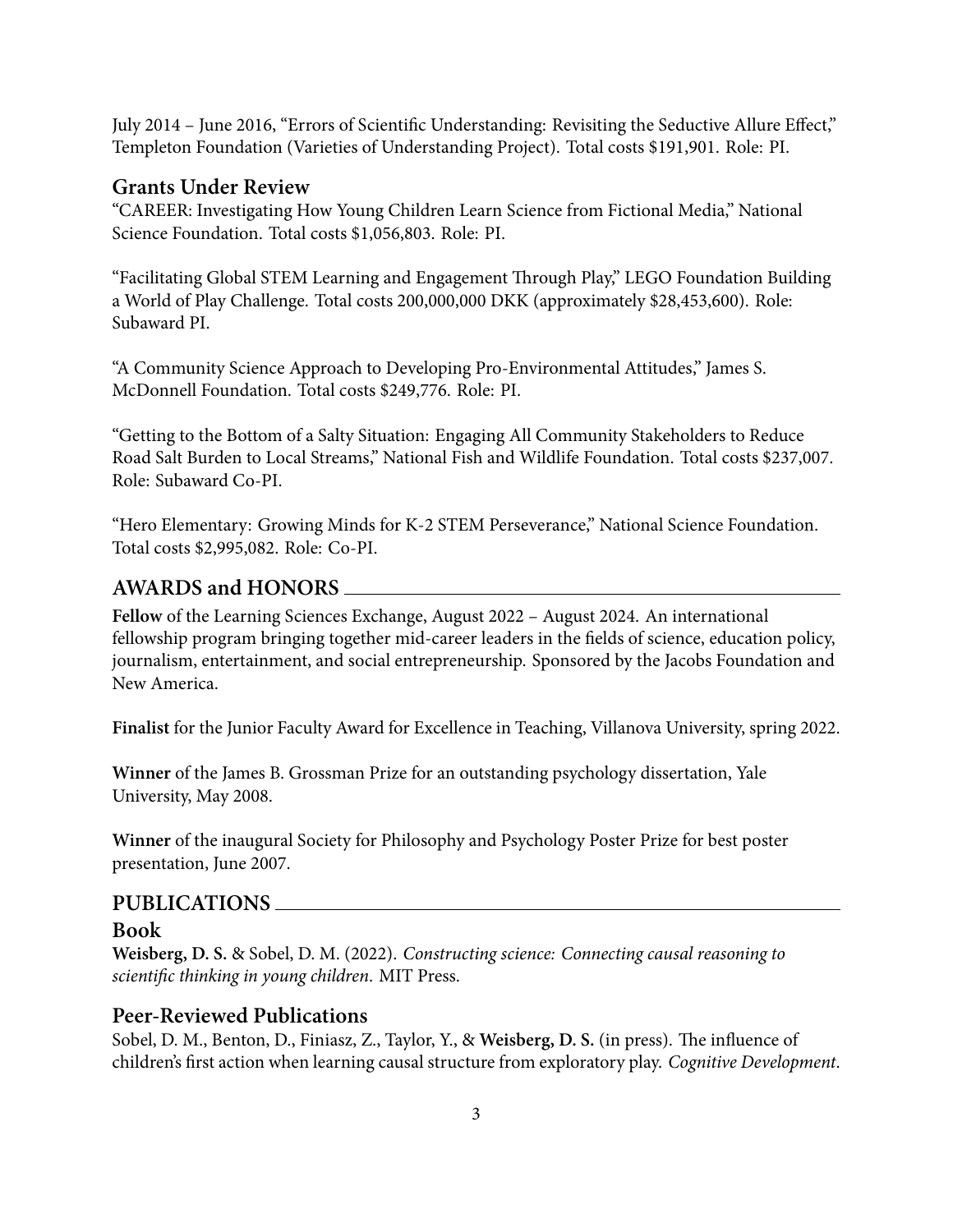Sobel, D. M., Stricker, L., & **Weisberg, D. S.** (in press). Relations between children's exploration in a children's museum and their reflections about their exploration. *Child Development*.

Chlebuch, N., Bodas, A., & **Weisberg, D. S.** (in press). What does the Cat in the Hat know about that? An analysis of the educational and unrealistic content of children's narrative science media. *Psychology of Popular Media*.

**Weisberg, D. S.** & Sobel, D. M. (in press). Imaginative processes in children are not particularly imaginative [Comment on Dubourg & Baumard (2021)]. *Behavioral and Brain Sciences*.

**Weisberg, D. S.** & Richert, R. A. (2022). How, when, and what do young children learn from fictional stories? *Journal of Experimental Child Psychology, 221*, 105445.

Zhang, M.-J., **Weisberg, D. S.**, Zhu, J., & Weisberg, M. (2022). A comparative study of the acceptance and knowledge of evolution between China and the US. *Public Understanding of Science, 31*(1), 88-102.

Hopkins, E. & **Weisberg, D. S.** (2021). Investigating the role of fantasy stories for teaching scientific principles. *Journal of Experimental Child Psychology, 203*, 105047.

**Weisberg, D. S.**, Landrum, A. R., Hamilton, J., & Weisberg, M. (2021). Knowledge about the nature of science increases public acceptance of science regardless of identity factors. *Public Understanding of Science, 30*(2), 120-138. (project registration at https://osf.io/y6amz)

Chlebuch, N., Goldstein, T. R., & **Weisberg, D. S.** (2020). Fact or fiction? Investigating the relationship between reading and theory of mind abilities. *Scientific Study of Literature, 10*(2), 167-192.

Walsh, J., Kovaka, K., Vaca, E., **Weisberg, D. S.**, & Weisberg, M. (2020). Effects of human exposure on Galápagos sea lion behavior. *Wildlife Biology, 4*(2020).

Metz, S. E., **Weisberg, D. S.**, & Weisberg, M. (2020). A case of sustained internal contradiction: Unresolved ambivalence between evolution and creationism. *Journal of Cognition and Culture, 20*(3-4), 338-354.

**Weisberg, D. S.**, Choi, E., & Sobel, D. M. (2020). Of blickets, butterflies, and baby dinosaurs: Children's diagnostic reasoning across domains. *Frontiers in Psychology, 11*, 2210.

**Weisberg, D. S.**, & Hopkins, E. J. (2020). Preschoolers' extension and export of information from realistic and fantastical stories. *Infant and Child Development, 29*(4), e2812.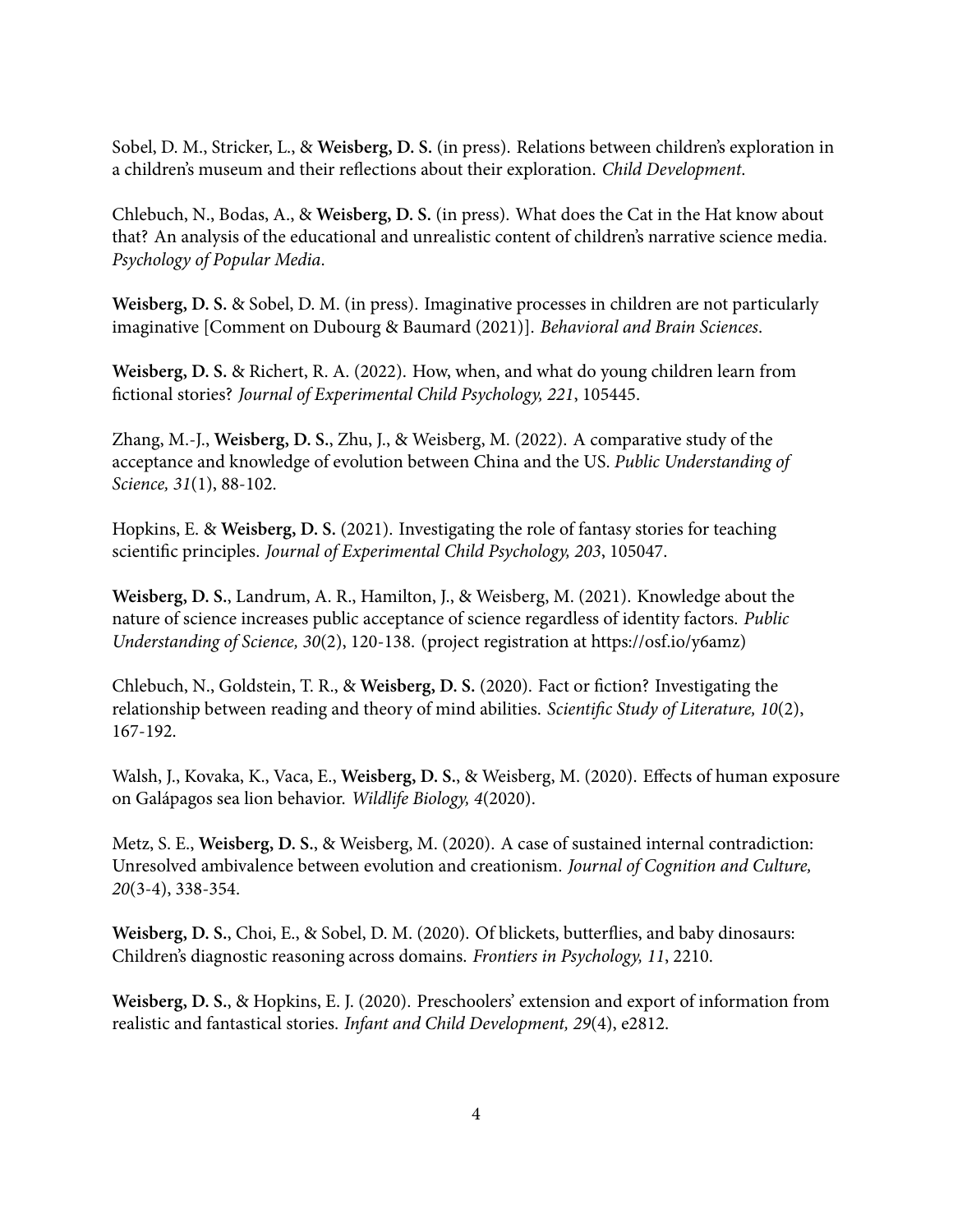Haber, A., Sobel, D. M., & **Weisberg, D. S.** (2019). Fostering children's reasoning about disagreements through an inquiry-based curriculum. *Journal of Cognition and Development, 20*(4), 592-610.

Hopkins, E. J., **Weisberg, D. S.**, & Taylor, J. C. V. (2019). Does expertise moderate the seductive allure of reductive explanations? *Acta Psychologica, 198*, 102890.

Prabhakar, J., **Weisberg, D. S.**, & Leslie, A. M. (2018). The interplay between moral actions and moral judgments in children and adults. *Consciousness and Cognition, 63*, 183-197.

**Weisberg, D. S.**, Hopkins, E. J., & Taylor, J. C. V. (2018). People's explanatory preferences for scientific phenomena. *Cognitive Research: Principles and Implications, 3*(44), 1-14.

Metz, S. E., **Weisberg, D. S.**, & Weisberg, M. (2018). Non-scientific epistemic criteria sustain counter-scientific beliefs. *Cognitive Science, 42*(5), 1477-1503.

Kibbe, M. M., Kreisky, M., & **Weisberg, D. S.** (2018). Young children distinguish between different unrealistic fictional genres. *Psychology of Aesthetics, Creativity, and the Arts, 12*(2), 228-235.

Toub, T. S., Hassinger-Das, B., Nesbitt, K. T., Ilgaz, H., **Weisberg, D. S.**, Hirsh-Pasek, K., Golinkoff, R. M., Nicolopoulou, A. & Dickinson, D. (2018). The language of play: Developing preschool vocabulary through play following shared book-reading. *Early Childhood Research Quarterly, 45*, 1-17.

**Weisberg, D. S.**, Landrum, A. R., Metz, S. E., & Weisberg, M. (2018). No missing link: Knowledge predicts acceptance of evolution in the United States. *BioScience, 63*(3), 212-222. (project registration at https://osf.io/mvg4n/)

**Weisberg, D. S.** & Friend, S. (2017). Embracing non-fiction: How to extend the DISTANCING-EMBRACING model [Comment on Menninghaus et al. (2017)]. *Behavioral and Brain Sciences, 40*, e379.

Sobel, D. M., Erb, C. D., Tassin, T., & **Weisberg, D. S.** (2017). The development of diagnostic inference about uncertain causes. *Journal of Cognition and Development, 18*(5), 556-576.

Panero, M. E., **Weisberg, D. S.**, Black, J., Goldstein, T. R., Barnes, J. L., Brownell, H., & Winner, E. (2017). No support for the claim that literary fiction uniquely and immediately improves theory of mind: A reply to Kidd and Castano's commentary on Panero, Weisberg, Black, Goldstein, Barnes, Brownell, & Winner (2016). *Journal of Personality and Social Psychology, 112*(3), e5-e8.

Hopkins, E. J. & **Weisberg, D. S.** (2017). The youngest readers' dilemma: A review of children's learning from fictional sources. *Developmental Review, 43*, 48-70.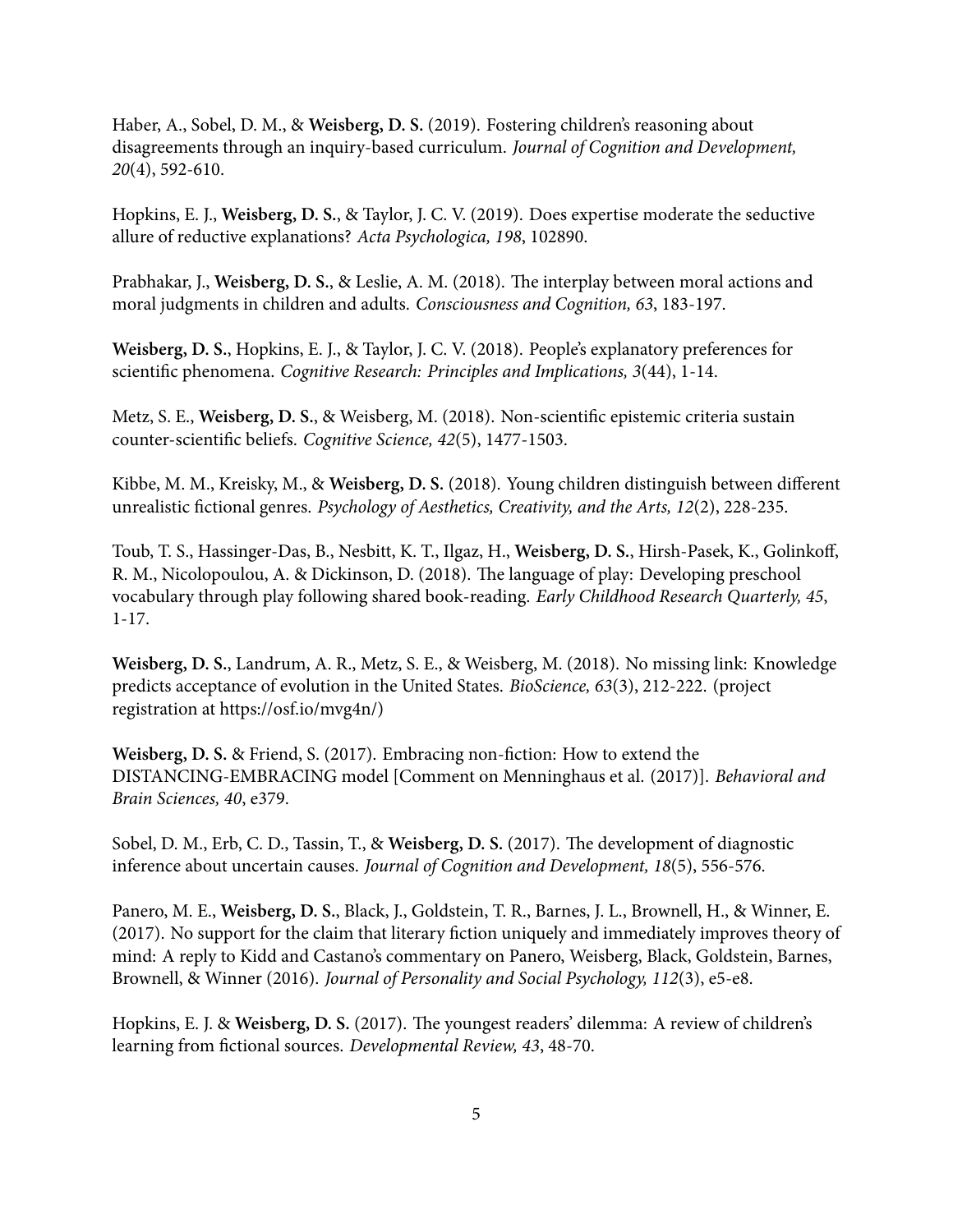Panero, M. E.\*, **Weisberg, D. S.**\*, Black, J.\*, Goldstein, T. R., Barnes, J. L., Brownell, H., & Winner, E. (2016). Does reading a single passage of literary fiction really improve theory of mind? An attempt at replication. (\* = joint first authors) *Journal of Personality and Social Psychology, 111*(5), e46-e54.

**Weisberg, D. S.** (2016). How fictional worlds are created. *Philosophy Compass, 11*(8), 462-470.

Hopkins, E. J., **Weisberg, D. S.**, & Taylor, J. C. V. (2016). The seductive allure is a reductive allure: People prefer scientific explanations that contain logically irrelevant reductive information. *Cognition, 155*, 67-76.

**Weisberg, D. S.**\*, Hirsh-Pasek, K.\*, Golinkoff, R. M., Kittredge, A. K., & Klahr, D. (2016). Guided play: Principles and practices. (\* = joint first authors) *Current Directions in Psychological Science, 25*(3), 177-182.

Hopkins, E. J., Smith, E. D., **Weisberg, D. S.**, & Lillard, A. S. (2016). The development of substitute object pretense: The differential importance of form and function. *Journal of Cognition and Development, 17*(2), 197-220.

**Weisberg, D. S.** & Gopnik, A. (2016). Which counterfactuals matter? A response to Beck. *Cognitive Science, 41*(1), 257-259.

Hopkins, E. J., **Weisberg, D. S.**, & Taylor, J. C. V. (2016). Examining the specificity of the seductive allure effect. In A. Papafragou, D. Grodner, D. Mirman, & J. C. Trueswell (Eds.), *Proceedings of the 38th Annual Conference of the Cognitive Science Society* (pp. 1829-1834). Philadelphia, PA: Cognitive Science Society.

**Weisberg, D. S.**, Taylor, J. C. V., & Hopkins, E. J. (2015). Deconstructing the seductive allure of neuroscience explanations. *Judgment and Decision Making, 10*(5), 429-441.

Ridge, K. E., **Weisberg, D. S.**, Ilgaz, H., Hirsh-Pasek, K., & Golinkoff, R. M. (2015). Supermarket speak: Increasing talk among low-SES families. *Mind, Brain, and Education, 9*(3), 127-135.

**Weisberg, D. S.** (2015). Advanced review: Pretend play. *WIREs Cognitive Science, 6*(3), 249-261.

**Weisberg, D. S.**, Ilgaz, H., Hirsh-Pasek, K., Golinkoff, R. M., Nicolopoulou, A, & Dickinson, D. K. (2015). Shovels and swords: How realistic and fantastical themes affect children's word learning. *Cognitive Development, 35*, 1-14.

**Weisberg, D. S.** (2014). The development of imaginative cognition. *Royal Institute of Philosophy Supplements, 75*, 85-103.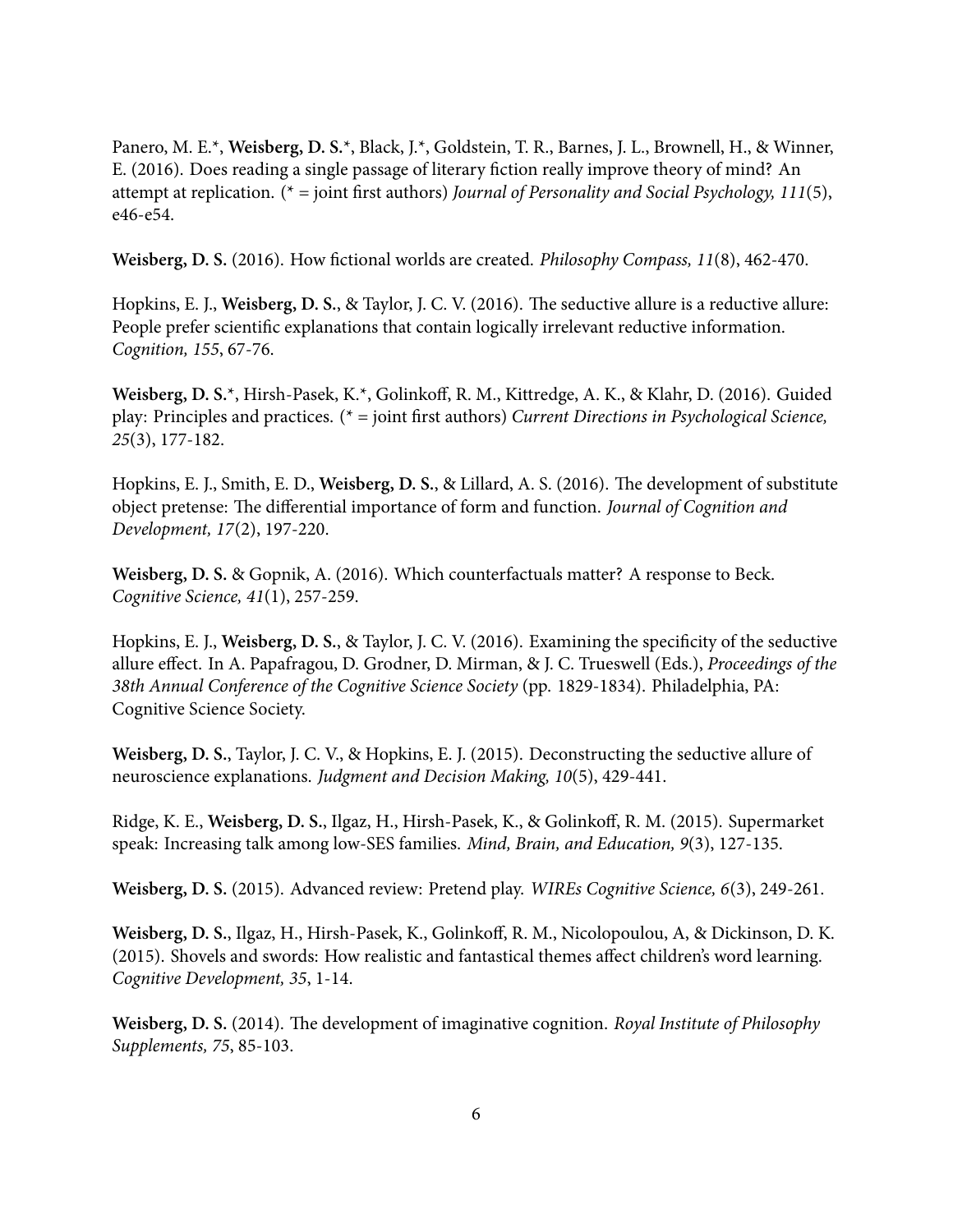Sobel, D. M. & **Weisberg, D. S.** (2014). Tell me a story: How children's developing domain knowledge affects their story construction. *Journal of Cognition and Development, 15*(3), 465-478.

**Weisberg, D. S.**, Hirsh-Pasek, K., Golinkoff, R., & McCandliss, B. D. (2014). *Mise en place*: Setting the stage for thought and action. *Trends in Cognitive Sciences, 18*(6), 276-278.

**Weisberg, D. S.**, Zosh, J. M., Hirsh-Pasek, K., & Golinkoff, R. M. (2013). Talking it up: Play, language development, and the role of adult support. *American Journal of Play, 6*(1), 39-54.

**Weisberg, D. S.** & Gopnik, A. (2013). Pretense, counterfactuals, and Bayesian causal models: Why what is not real really matters. *Cognitive Science, 37*(7), 1368-1381.

**Weisberg, D. S.**, Sobel, D. M., Goodstein, J., & Bloom, P. (2013). Young children are reality-prone when thinking about stories. *Journal of Cognition and Culture, 13*(3-4), 383-407.

**Weisberg, D. S.**, Hirsh-Pasek, K., & Golinkoff, R. M. (2013). Guided play: Where curricular goals meet a playful pedagogy. *Mind, Brain, and Education, 7*(2), 104-112.

**Weisberg, D. S.**, Hirsh-Pasek, K., & Golinkoff, R. M. (2013). Embracing complexity: Rethinking the relation between play and learning: Comment on Lillard et al. (2013). *Psychological Bulletin, 139*(1), 35-39.

**Weisberg, D. S.** & Leslie, A. M. (2012). The role of victims' emotions in preschoolers' moral judgments. *Review of Philosophy and Psychology, 3*(3), 439-455.

Buchsbaum, D., Bridgers, S., **Weisberg, D. S.**, & Gopnik, A. (2012). The power of possibility: Causal learning, counterfactual reasoning, and pretend play. *Philosophical Transactions of the Royal Society B, 367*, 2202-2212.

**Weisberg, D. S.** & Sobel, D. M. (2012). Young children discriminate improbable from impossible events in fiction. *Cognitive Development, 27*(1), 90-98.

**Weisberg, D. S.** & Bloom, P. (2009). Young children separate multiple pretend worlds. *Developmental Science, 12*(5), 699-705.

**Weisberg, D. S.** & Goodstein, J. (2009). What belongs in a fictional world? *Journal of Cognition and Culture, 9*(1), 69-78.

**Weisberg, D. S.** (2008). Caveat lector: The presentation of neuroscience information in the popular media. *The Scientific Review of Mental Health Practice, 6*(1), 51-56.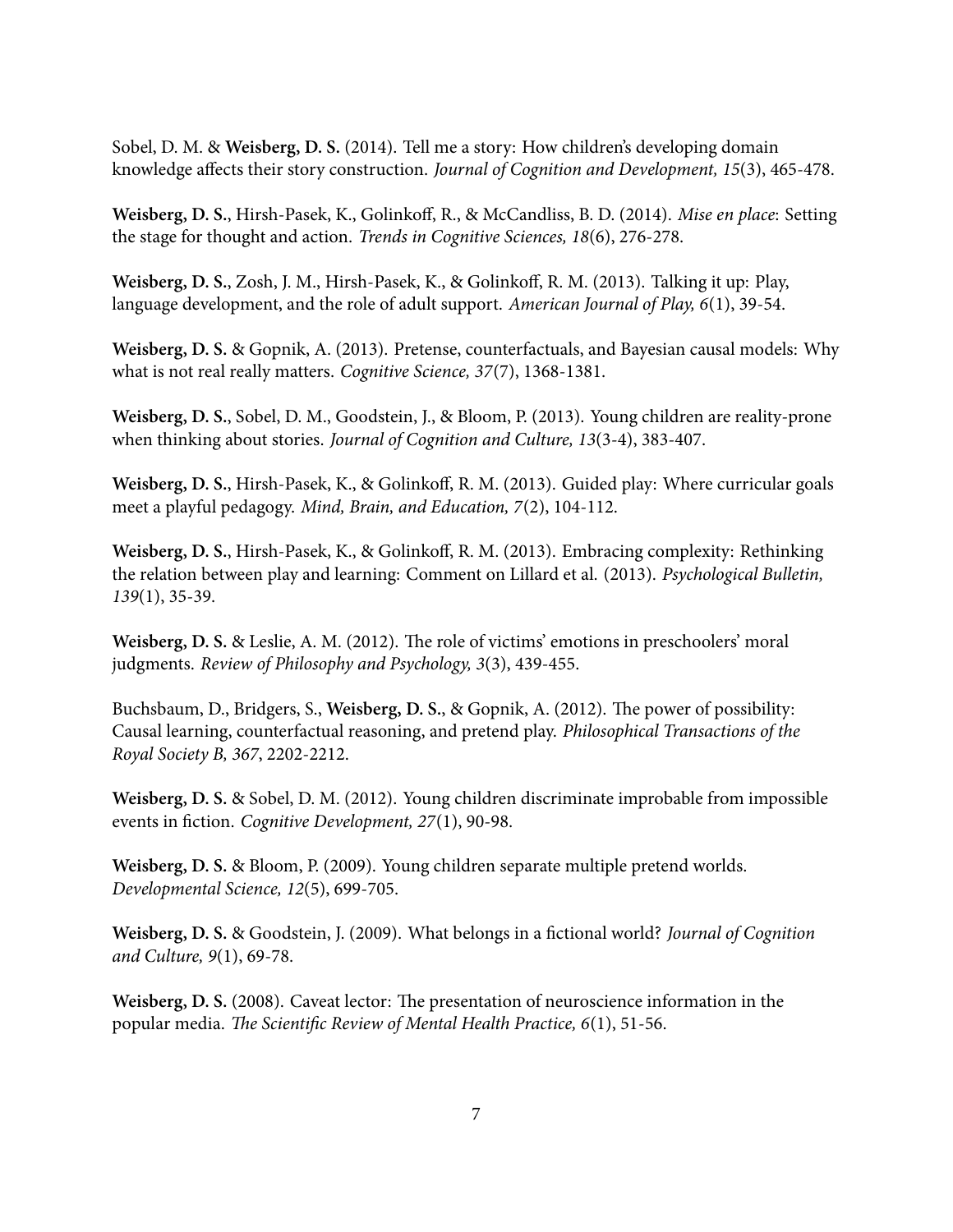**Weisberg, D. S.**, Keil, F. C., Goodstein, J., Rawson, E., & Gray, J. R. (2008). The seductive allure of neuroscience explanations. *Journal of Cognitive Neuroscience, 20*(3), 470-477.

Bloom, P. & **Weisberg, D. S.** (2007). Childhood origins of adult resistance to science. *Science, 316*(5827), 996-997.

**Skolnick, D.** & Bloom, P. (2006). What does Batman think about SpongeBob? Children's understanding of the fantasy/fantasy distinction. *Cognition, 101*(1), B9-B18.

#### **Book Chapters and Invited Articles**

**Weisberg, D. S.** (2020). Is imagination constrained enough for science? In A. Levy & P. Godfrey-Smith (Eds.), *The Scientific Imagination: Philosophical and Psychological Perspectives* (pp. 250-261). New York: Oxford University Press.

**Weisberg, D. S.** & Zosh, J. M. (2018). How guided play promotes early childhood learning. In R. E. Tremblay, M. Boivin & R. DeV. Peters (Eds). Encyclopedia on Early Childhood Development [online]. http://www.child-encyclopedia.com/play-based-learning/according-experts/howguided-play-promotes-early-childhood-learning.

**Weisberg, D. S.** (2016). Imagination and child development. In A. Kind (Ed.), *Routledge Handbook of Philosophy of Imagination* (pp. 300-313). New York: Routledge.

**Weisberg, D. S.** (2016). The fantasy advantage. *Scientific American Mind, 27*(2), 43-47.

**Weisberg, D. S.**, Kittredge, A. K., Hirsh-Pasek, K., Golinkoff, R. M., & Klahr, D. (2015). Making play work for education. *Phi Delta Kappan, 96*(8), 8-13.

**Weisberg, D. S.** (2013). Distinguishing imagination from reality. In M. Taylor (Ed.), *The Oxford Handbook of the Development of Imagination* (pp. 75-93). New York: Oxford University Press.

**Weisberg, D. S.** (2009). The vital importance of imagination. In M. Brockman (Ed.), *What's Next? Dispatches on the Future of Science* (pp. 145-154). New York: Vintage Books.

**Weisberg, D. S.** & Bloom, P. (2007). Why do some people resist science? *Science and Public Affairs.* 22.

**Skolnick, D.** & Bloom, P. (2006). The intuitive cosmology of fictional worlds. In S. Nichols (Ed.), *The Architecture of the Imagination: New Essays on Pretense, Possibility, and Fiction* (pp. 73-86). New York: Oxford University Press.

**Skolnick, D.** (2005-2006). [Review of the book *Play, Development, & Early Education*.] *Imagination, Cognition, and Personality,* 25(1), 90-93.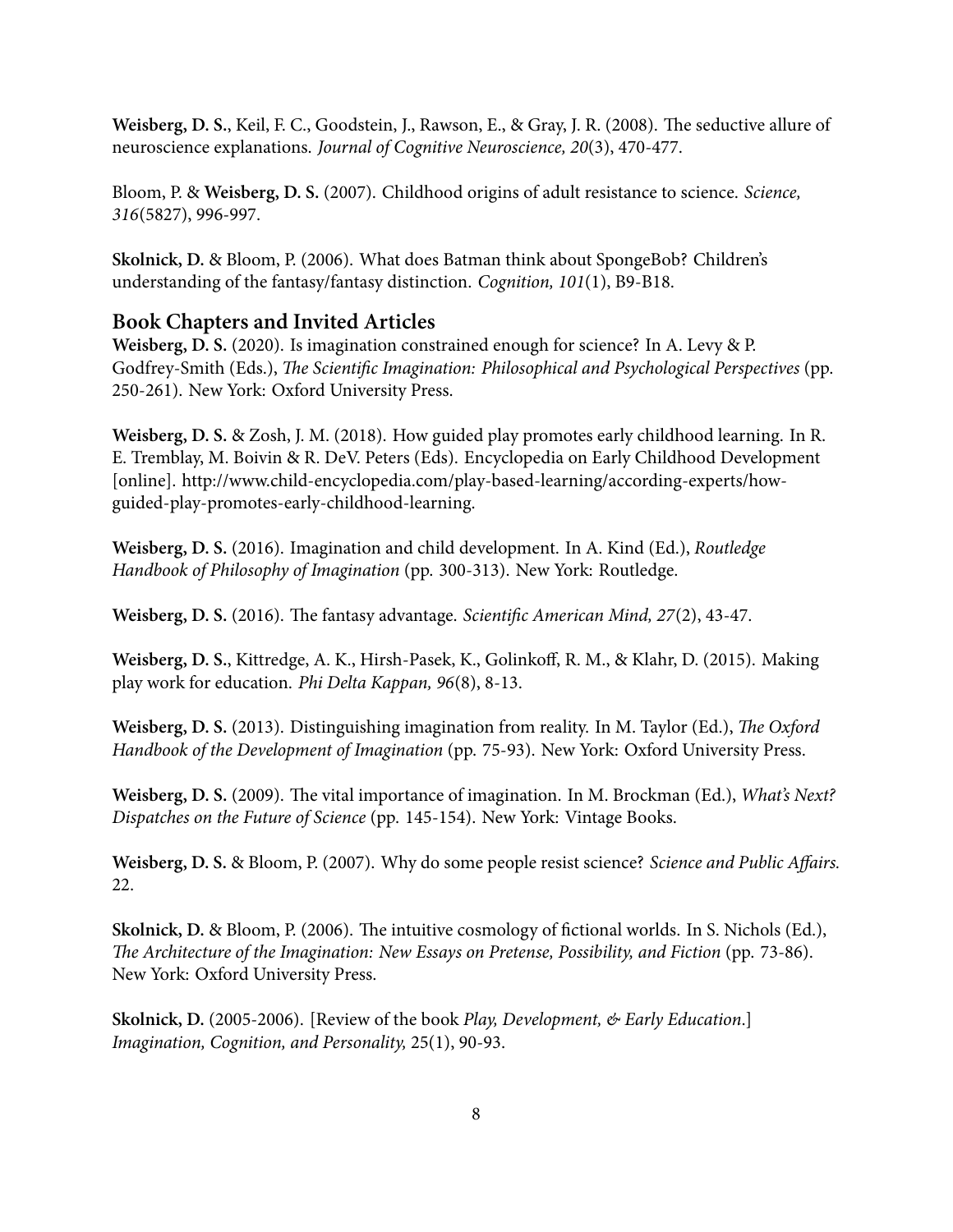#### **Under Review**

**Weisberg, D. S.**, Kovaca, K., Vaca, E., & Weisberg, M. LAVA-Lobos: Raising environmental awareness through community science in the Galápagos Islands.

#### **In Preparation**

Webster, R., **Weisberg, D. S.**, & Saucier, D. A. From hobbits to Harry Potter: A psychological perspective on fantasy.

Bodas, A., Chlebuch, N., & **Weisberg, D. S.** Investigating the influence of educational media on children's understanding of conservation.

Debnath, A., & **Weisberg, D. S.** The effect of parents' emotion beliefs and shared book reading on children's emotion regulation strategies.

**Weisberg, D. S.**, Weisberg, M., & Hirsh-Pasek, K. Community science: Towards a more inclusive and culturally sensitive way of doing behavioral science.

Weisberg, M., Kovaka, K., Restrepo-Mieth, A., Tilyou, M., & **Weisberg, D. S.** Climate resilience and community engagement.

Chlebuch, N., Bodas, A., & **Weisberg, D. S.** Still hidden figures: Gender and racial representation in children's educational science media.

Nguyentran, G. & **Weisberg, D. S.** Should the Cat in the Hat keep talking like that? Evaluating levels of anthropomorphism in children's educational media.

#### **PRESENTATIONS**

### **Invited Talks and Colloquia (since 2017)**

Workshop on political cognition, University of Liverpool, UK (sponsored by Leverhulme Trust). June 2022.

Cognitive Development Society pre-conference workshop on "Developing judgments of possibility: What have we learnt and what have we yet to discover?" Madison, WI. April 2022. Department of Psychology, Haverford College. September 2021.

American Society for Aesthetics – Eastern Division Meeting (keynote speaker). April 2021.

University of Utah Darwin Day Celebration (keynote speaker). February 2020.

Workshop on "Exploring the Mind's Eye: Philosophical and Scientific Perspectives on

Imagination", Bilkent University, Ankara, Turkey. October 2019.

Conference on Experimental Philosophy of Science, Aarhus University, Denmark. October 2019.

FINO Ph.D. Consortium in Philosophy, University of Turin, Italy. June 2019.

Department of Psychology, Duke University. February 2019.

Department of Philosophy, East China Normal University. October 2018.

Greater Philadelphia Philosophy Consortium Public Issues Forum. October 2018.

Department of Psychological and Brain Sciences, Villanova University. November 2017.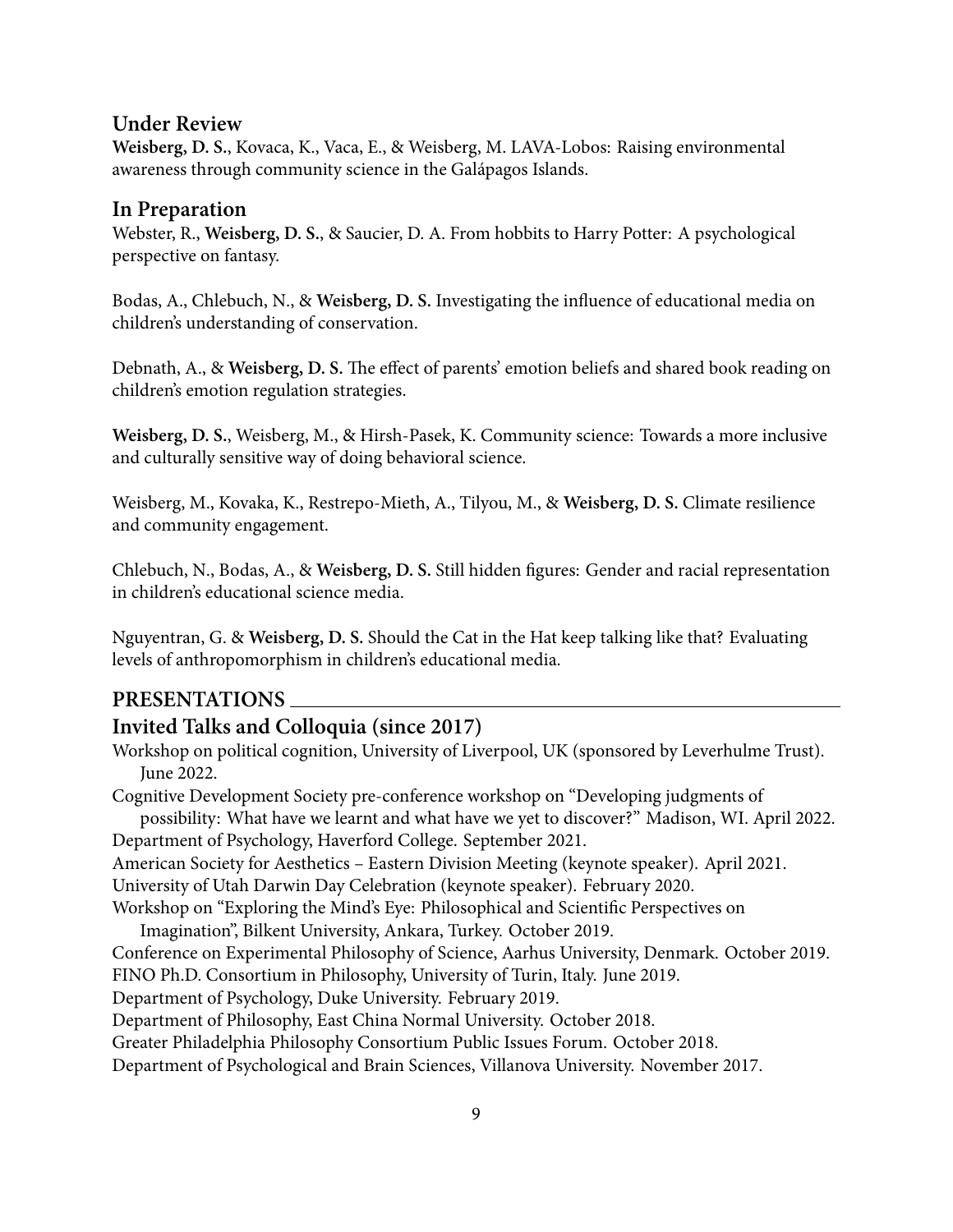Department of Psychology, Kyoto University. October 2017. Department of Psychology, Franklin & Marshall College. October 2017.

#### **Conferences and Workshops (since 2017)**

**Weisberg, D. S.** & Sobel, D. M. (2022). Children's museum exploration provides a window into their belief revision and understanding of learning. Poster presented at the biennial meeting of the Cognitive Development Society, Madison, WI: April 2022.

Nguyentran, G., & **Weisberg, D. S.** (2022). Should the Cat in the Hat keep talking like that? Evaluating levels of anthropomorphism in children's educational media. Poster presented at the biennial meeting of the Cognitive Development Society, Madison, WI: April 2022.

Bodas, A., Chlebuch, N., & **Weisberg, D. S.** (2022). An inconvenient truth: Educational media increases preschoolers' worry about the environment, but not their knowledge. Poster presented at the biennial meeting of the Cognitive Development Society, Madison, WI: April 2022.

**Weisberg, D. S.**, Chlebuch, N., & Bodas, A. (2022). Impossible elements in children's educational media. Paper presented at the annual meeting of the International Society for Fiction and Fictionality Studies. Chicago, IL, and virtual: March 2022.

Sandhu, R. & **Weisberg, D. S.** (2021). Lost in a good story: The role of genre and modality on narrative transportation. Poster presented at the annual meeting of the Society for Philosophy and Psychology. Virtual conference: June 2021.

Sobel, D. M., Benton D., Finiasz, Z., Taylor, Y., & **Weisberg, D. S.**. (2021). Children's exploration during play indicates both rational and irrational strategies for learning. Paper presented at the biennial meeting of the Society for Research in Child Development. Virtual conference: April 2021.

Sobel, D. M., Stricker, L. & **Weisberg, D. S.** (2021). Children's belief revision during natural exploration in a children's museum. Paper presented at the biennial meeting of the Society for Research in Child Development. Virtual conference: April 2021.

Debnath, A. & **Weisberg, D. S.** (2021). The relationship between parent emotion beliefs, shared book reading, and children's emotion regulation strategies. Poster presented at the biennial meeting of the Society for Research in Child Development. Virtual conference: April 2021.

Chlebuch, N., Bodas, A., & **Weisberg, D. S.** (2021). Wile E. Coyote, physical science genius: A content analysis of children's science media. Poster presented at the biennial meeting of the Society for Research in Child Development. Virtual conference: April 2021.

Sobel, D. M. & **Weisberg, D. S.** (2020). Little scientists just want to have fun: Causal learning from exploratory play. Poster presented at the National Science Foundation EHR Core Research PI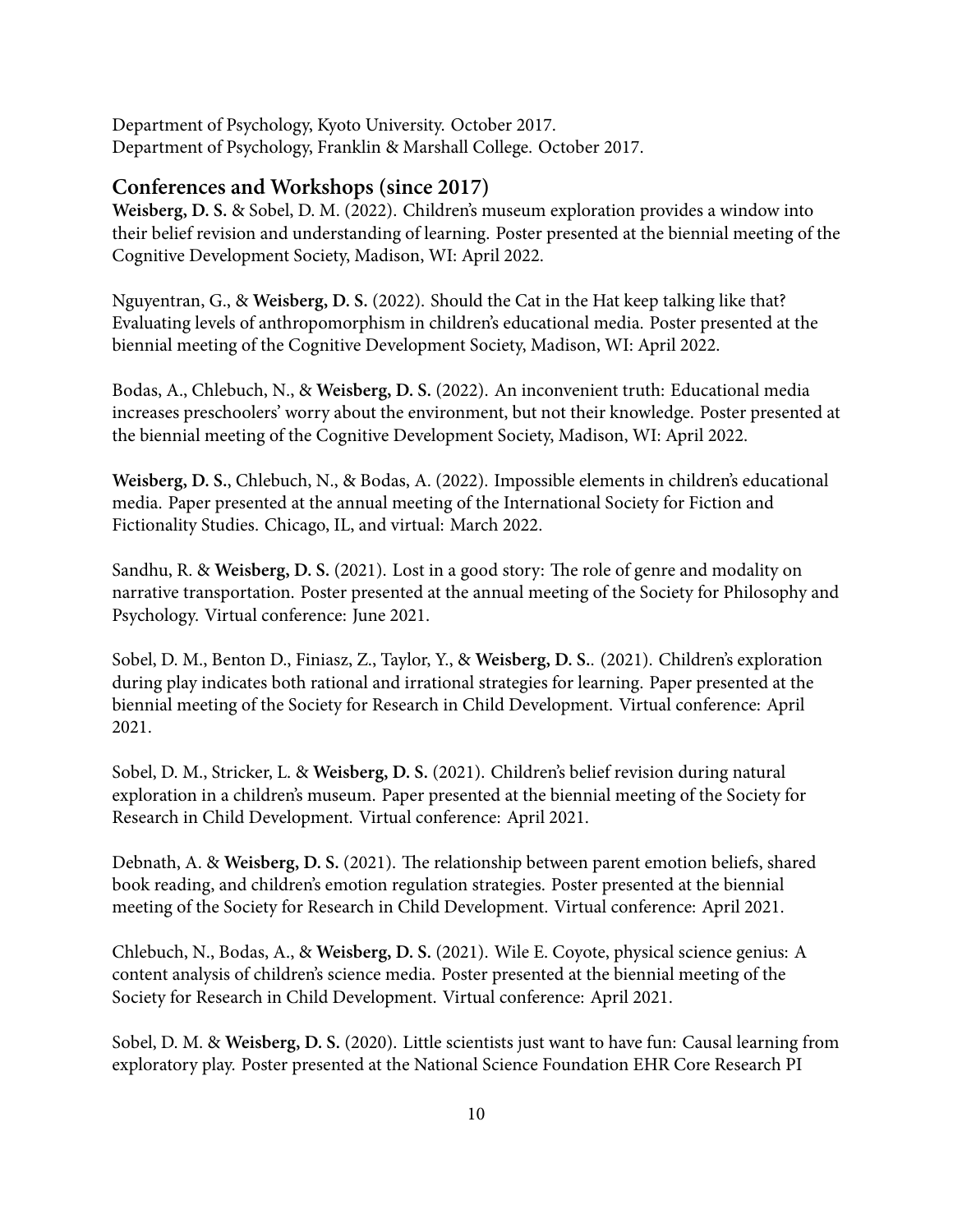forum. Virtual conference: December 2020.

**Weisberg, D. S.** (2020). From fiction to reality: What can we learn from stories? Paper presented at the annual meeting of the American Society for Aesthetics. Virtual conference: November 2020.

Finiasz, Z., **Weisberg, D. S.**, & Sobel, D. M. (2019). Four- to 7-year-olds can design unconfounded experiments to learn causal relations about simple causal structures. Poster presented at the biennial meeting of the Cognitive Development Society. Louisville, KY: October 2019.

Hopkins, E. J. & **Weisberg, D. S.** (2019). When do fantastical stories benefit young children's learning? Paper presented at the biennial meeting of the Cognitive Development Society. Louisville, KY: October 2019.

**Weisberg, D. S.**, Hamilton, J., Landrum, A. R., & Weisberg, M. (2019). Science denial and the epistemology of science. Paper presented at the annual meeting of the Society for Philosophy and Psychology. San Diego, CA: July 2019.

**Weisberg, D. S.** & Weisberg, M. (2019). Students, sea lions, and community science in the Galápagos Archipelago. Paper presented at the Society for Philosophy and Psychology pre-conference workshop on Philosophy and Psychology of Science. San Diego, CA: July 2019.

Finiasz, Z., **Weisberg, D. S.**, & Sobel, D. M. (2019). Children's resolution of their own and others' beliefs in light of counterevidence. Paper presented at the biennial meeting of the Society for Research in Child Development. Baltimore, MA: March 2019.

Haber, A., Sobel, D. M., & **Weisberg, D. S.** (2019). Fostering children's reasoning about disagreements through an inquiry-based curriculum. Poster presented at the biennial meeting of the Society for Research in Child Development. Baltimore, MA: March 2019.

Weisberg, M. & **Weisberg, D. S.** (2018). Save the sea lion: Community science in the Galápagos Archipelago. Paper presented at the annual meeting of the Philosophy of Science Association. Seattle, WA: November 2018.

Haber, A., Sobel, D. S., & **Weisberg, D. S.** (2018). How can we foster children's metacognitive development? Paper presented at the annual meeting of the Society for Philosophy and Psychology. Ann Arbor, MI: July 2018.

**Weisberg, D. S.**, Walsh, J., Kovaka, K., & Weisberg, M. (2018). Improving conservation attitudes in the Galápagos with community science. Paper presented at the annual meeting of the Society for Philosophy and Psychology. Ann Arbor, MI: July 2018.

**Weisberg, D. S.** (2018). [Commentary on J. D. Trout, *Wondrous truths: The improbable triumph of*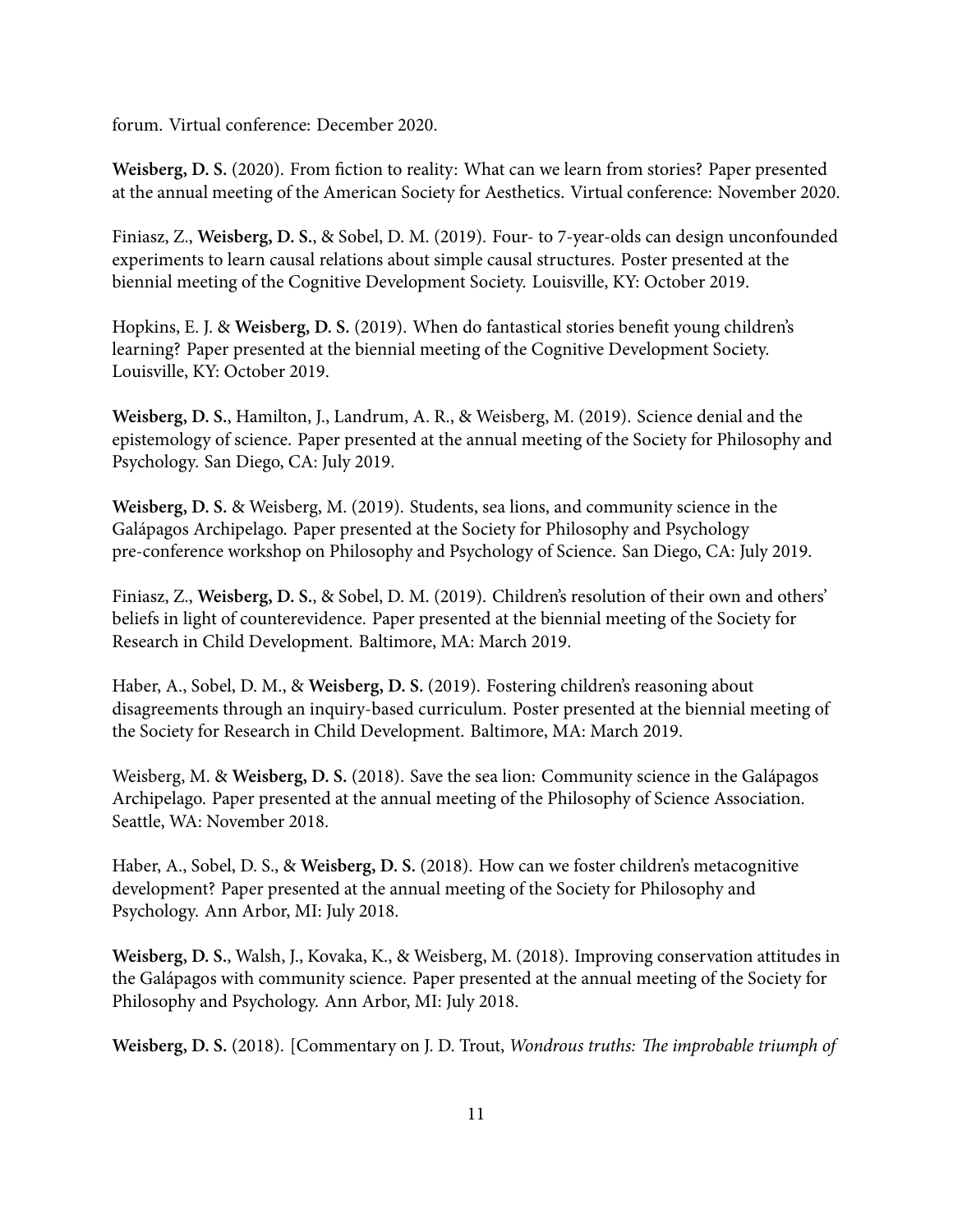*modern science*.] Invited commentary presented at the annual meeting of the American Philosophical Association (Eastern Division). Savannah, GA: January 2018.

**Weisberg, D. S.** (2017). Does socio-economic status affect children's abilities to distinguish reality from fantasy? Poster presented at the biennial meeting of the Cognitive Development Society. Portland, OR: October 2017.

**Weisberg, D. S.**, Choi, E., & Sobel, D. M. (2017). Of blickets and butterflies: The effect of contextualization on diagnostic reasoning. Poster presented at the biennial meeting of the Cognitive Development Society. Portland, OR: October 2017.

Hopkins, E. J. & **Weisberg, D. S.** (2017). Children learn better from (some) fantastical stories. Poster presented at the biennial meeting of the Cognitive Development Society. Portland, OR: October 2017.

**Weisberg, D. S.** & Goldstein, T. R. (2017). Fact or fiction? Clarifying the role of reading in the improvement of social skills. Poster presented at the annual meeting of the Society for Philosophy and Psychology. Baltimore, MD: June 2017.

#### **TEACHING**

#### **Villanova University**

Human Development Development of Imaginative Cognition Development of Scientific Thinking: Galápagos and Beyond

#### **University of Pennsylvania**

Cognitive Development Developmental Psychology Development of Children's Scientific Thinking Research Experience in Cognitive Psychology Psychology of Imagination

#### **PROFESSIONAL ACTIVITIES**

**Co-developer** of philosophical method used in the book *Choreography as Embodied Critical Inquiry*, authored by Shay Welch (June 2021)

**Co-organizer** of a workshop on "Establishing a global network for community science," bringing together attendees from 26 countries (May 2021)

**Editorial Board member** for *Cognitive Development* (2020-2022)

**Grant consultant** for "Modernizing and enhancing *Understanding Evolution* and *Understanding Science* to serve the next generation of teachers and learners", from the Institute of Library and Museum Services (2019-2020)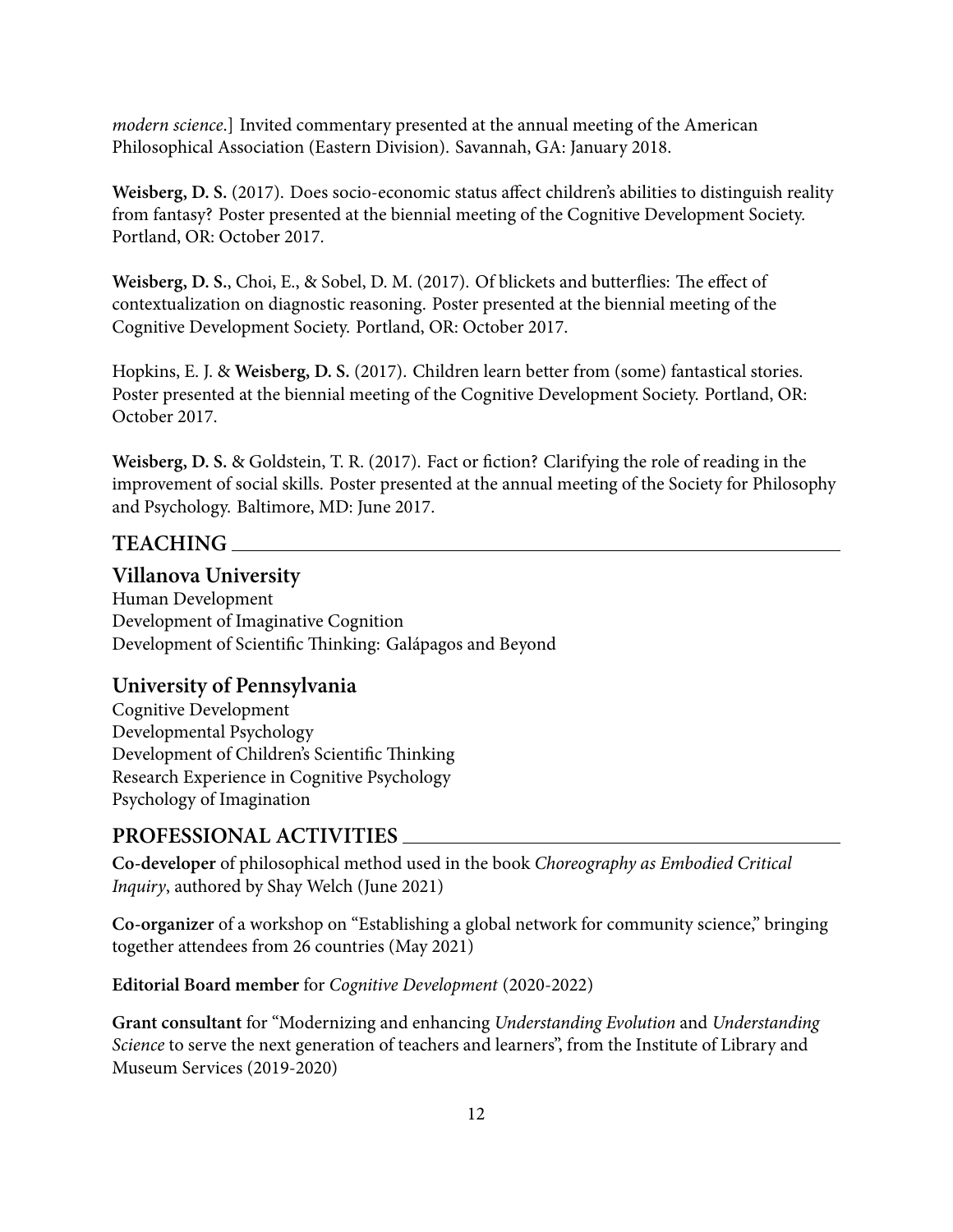**Co-chair** of the Organizing Committee for a Special Topics Meeting of the Society for Research in Child Development, "Learning Through Play and Imagination: Expanding Perspectives" (2019-2022)

**Co-editor** of a special issue of the Journal of Experimental Child Psychology on "Fantasy and Reality in Children's Learning from Fictional Stories" (2019-2022)

**Member** of the Executive Board for the International Society for Fiction and Fictionality Studies (2018-present)

**Chair** of "The emergence of scientific reasoning skills in early childhood," a symposium presented at the biennial meeting of the Society for Research in Child Development (Mar. 2019)

**Grant consultant** for "Learning from fiction: A philosophical and psychological study", an interdisciplinary grant from the Leverhulme Trust (2018-2021)

**Scientific advisor** for the Asociación de Guias Turísticos de San Cristóbal (ASOGUISANC); Galápagos Islands, Ecuador.

**Co-editor** of a special issue of *Cognitive Research: Principles and Implications* (2017-2019)

**Co-organizer** of "Public attitudes about polarized science: Evolution, climate change, Zika, and GMOs", a symposium presented at the annual meeting of the American Association for the Advancement of Science (Feb. 2017).

**Consulting editor** for *Developmental Psychology* (2016-2018)

**Member** of the Executive Committee for the Society for Philosophy and Psychology (2011-2014, 2015-2018)

**Co-chair** of the Program Committee for the 2015 meeting of the Society for Philosophy and Psychology

**Review editor** for *Frontiers in Theoretical and Philosophical Psychology* (2013 - 2020)

**Fellow** of the Center for Neuroscience and Society at the University of Pennsylvania (2012-2013)

**Grant consultant** for "Method in philosophical aesthetics: The challenge from the sciences," an interdisciplinary grant from the United Kingdom Arts and Humanities Research Council (2009-2012)

**Chair** of "The role of testimony and domain knowledge in children's navigation of the reality/fiction distinction," a symposium presented at the biennial meeting of the Society for Research in Child Development (Apr. 2009)